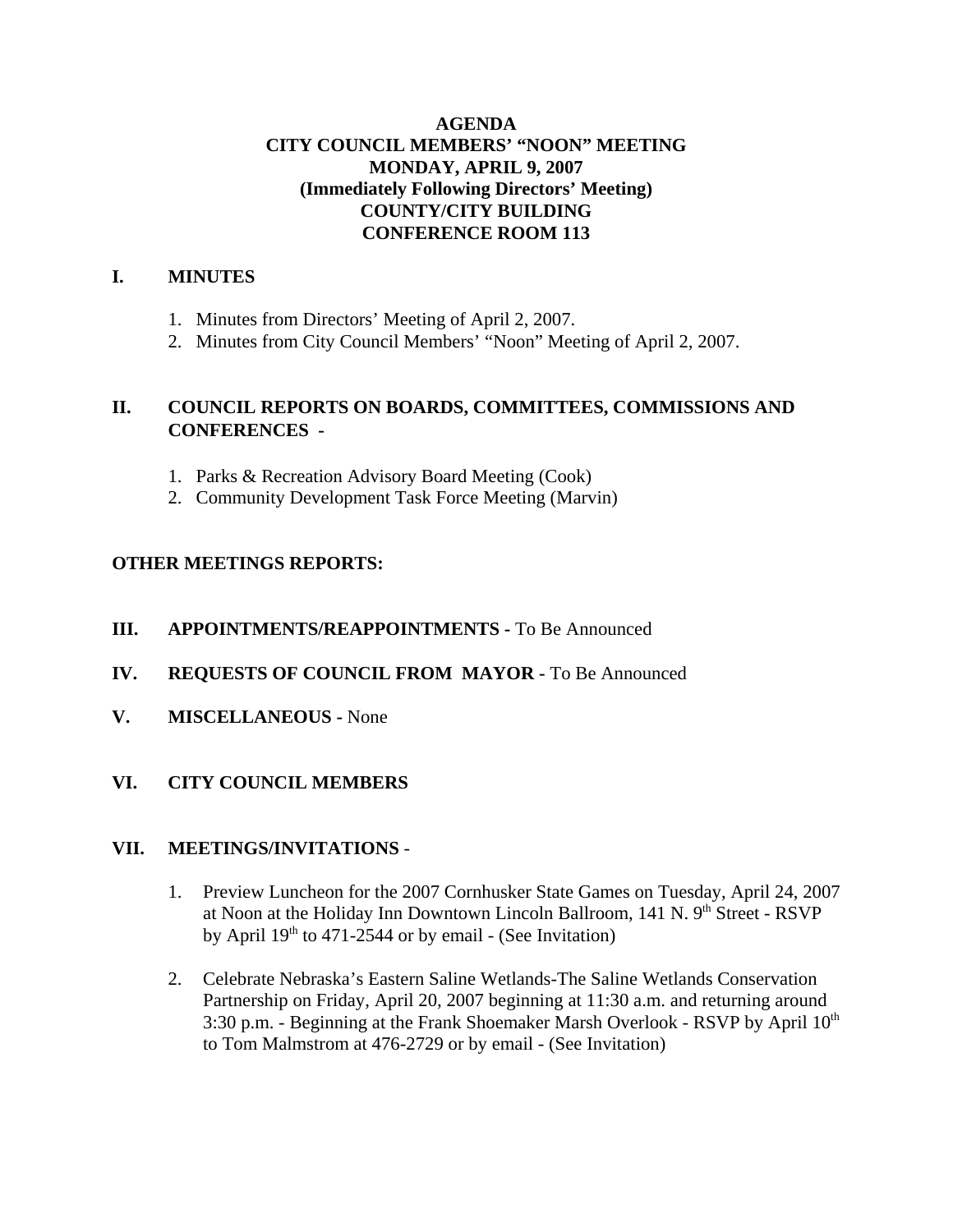- 3. 8th Annual Lincoln Area Agency on Aging Foster Grandparent Program 2007 Recognition Brunch on Saturday, April 21, 2007 from 10:00 a.m. to Noon at the Embassy Suites,  $1040$  "P" Street - RSVP by April  $13<sup>th</sup>$  - (See Invitation)
- 4. The Lincoln Police Department's Citizen Academy Graduation & Awards Ceremony on Monday, April 16, 2007 at 7:00 p.m. at Embassy Suites Hotel, 1040 "P" Street - Dessert Reception Following - (See Invitation)

### **VIII. ADJOURNMENT**

ca040907/tjg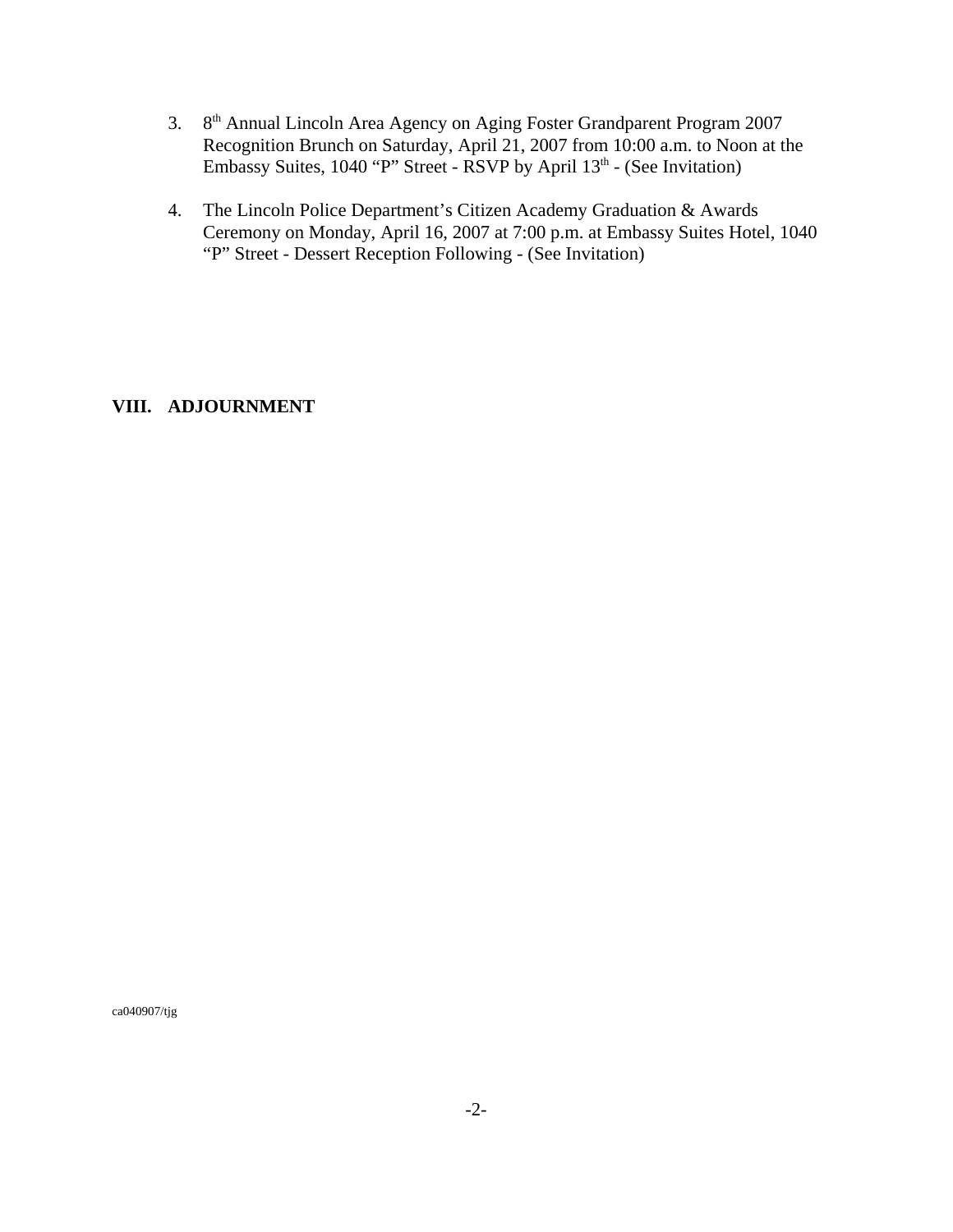# **CITY COUNCIL NOON MEETING MINUTES MONDAY, APRIL 9, 2007**

**Council Members Present:** Patte Newman, Chair; Dan Marvin, Vice-Chair; Jon Camp; Jonathan Cook; Robin Eschliman; Annette McRoy and Ken Svoboda.

**Others Present:** Mark Bowen, Mayor's Chief of Staff; Ann Harrell, Administrative Aide to the Mayor; Dana Roper, City Attorney; Coby Mach, LIBA; Deena Winters, Lincoln Journal Star; and Mary Meyer, Clerk.

A copy of the Nebraska Open Meetings Act located on the wall at the rear of the room.

Chairman Newman convened the meeting at 11:30 am.

### **I. MINUTES**

1. Minutes from Directors' Meeting of April 2, 2007. 2. Minutes from City Council Noon Meeting of April 2, 2007. Chairman Newman called for approval of above minutes. Approved by acclamation.

# **II. COUNCIL REPORTS ON BOARDS/COMMITTEES/COMMISSIONS AND CONFERENCES**

### **1. Parks & Recreation Advisory Board Meeting (Cook)**

Cook reported the Board endorsed plans for a center and park, and a master park plan which includes playground, and space for a possible future community center. Large discussion centered on surplusing a small property parcel out in Holmes Lake Golf Course, next to Talent Plus, which they did not take action on but sent forward to a public meeting to obtain feedback. Board did vote to transfer the tennis courts at Seacrest Field to LPS. We do have an asset bank with LPS, where we transfer property. If one entity transfers more property than the other entity is owed the property then goes into the asset bank.

Cook stated Planning, Parks and LPS are trying to reconcile all assets. In the near future transfers, which are properties of the City, will go to LPS through the asset bank. A number of properties will be oddly shaped parcels of land being transferred back to the schools. Cook added there was discussion of potential surplus of property, possibly park land which could be declared surplus. They are looking at two options. Cook stated this is a very sensitive issue but often there are pieces which are not actually usable.

Cook said the Committee also asked a trust for \$20,000 for metal panels for art work on the Pioneers Park Nature Center. The Board then passed a new policy on memorial bricks and what the inscriptions on them could be. They adopted a new swimming pool section, which will come before Council, with recommendations of a new section of pools, and relocation of some existing pools. Plus, discussion on Calvert Rec Center.

Camp asked for observations on the Calvert Rec Center. Cook replied it was update information, which would come before Council. He stated it has been in the budget for a couple of years, in the CIP for two years, with \$100,000 of Keno money put in two years ago and last year approximately \$100,000 of general revenue, with some Keno, added. The upcoming money will be the remainder for next year, and therefore we can go forward.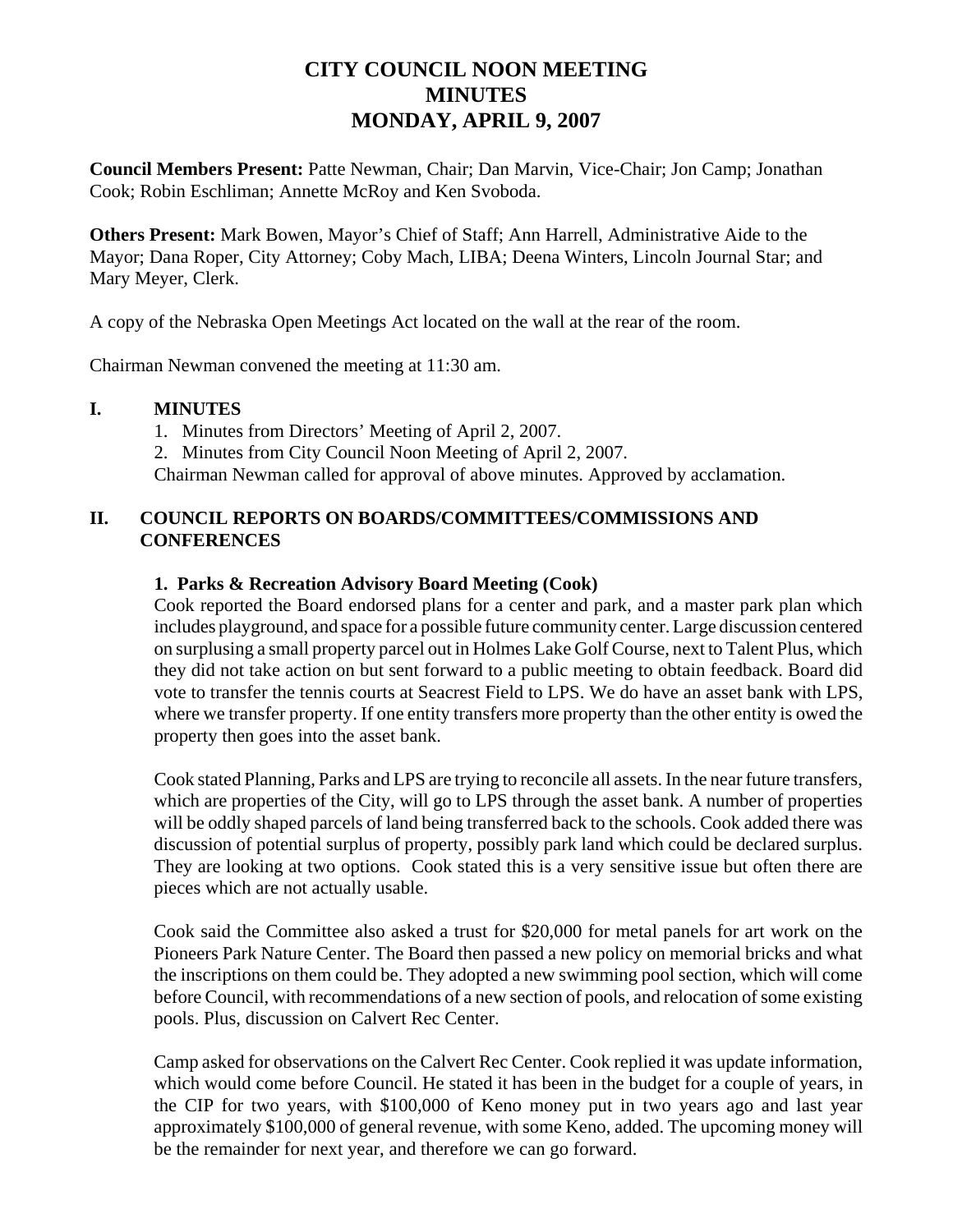Eschliman asked regarding surplus what would be the quickest they come forward to surplus land and process through? Cook replied it is not a easy process, with a significant public process on anything currently used as parkland. Also, legal issues as some parklands have to always remain as parklands. He stated it would take time to identify, go through the Board, public meetings and then come to the Planning Commission.

Eschliman asked on the concept, after looking at it what would happen? Cook replied if a parcel is found which they think is surplus, with no value to the park system, they would openly forward to the Planning Commission for declaration of surplus and then it would come to the City Council. Eschliman asked if it were possible to speed up the process and have quicker suggestions? Cook replied they meet once a month, and he thought the Council could ask the staff to look more aggressively than they are now.

McRoy asked if the Board talked about the swimming pool policy and if they discussed the cards needed for the upcoming season, as last year they ran out. Cook replied they did not discuss day to day functional, operational details.

Marvin asked on surplusing, if a parcel of land was found, and was real estate, if it would go back into the park lands, the proceeds of a sale would go into the acquisition fund? Cook answered generally that is the procedure. What is done in these cases with a parcel which is unused the money goes into the fund which is then used to buy new parkland. This could be in existing, or new areas, and is what happened at the Holmes Lake sale, with a portion sold to Talent Plus. That money went into a fund, which he believes was used to buy parkland in Antelope Valley.

Eschliman asked if the acquisition funds are the only money used to buy parkland? Cook replied no as sometimes they ask for bond money with Marvin commenting some land is donated. Cook stated there are times we identify land on the edge of where we want a community park, and the comp plan call for it and we try to acquire with money in the land acquisition fund, or could be a bond issue or other funding. Eschliman asked with money in the land acquisition fund it would then free up money that you don't have to use to purchase the land with Cook agreeing. Eschliman thought a good example would be  $48<sup>th</sup>$  and Holdrege where the land owner would like to tear down a building and enlarge, and has inquired if he could acquire a small section of the parkland adjoining. Newman stated some types of acquisitions they are problematic as storm water runoff occurs in areas which could severely impact something else.

Cook reiterated it is a very sensitive issue. Many times the Council has not been supported in selling parklands, even in places identified as blighted. Cook added some neighborhoods make it extremely difficult as generally parkland is thought of as long term. Occasionally there are small parcels but doesn't think they should be seen as a source of money. The Parks Board is very concerned about the sale of parks, and they do go to the neighbors.

Cook stated there is a small parcel adjoining Pioneers Park and will have a community meeting and discussion regarding the land. This is a reason if we mention trying to accelerate the process we need to be very effective.

# **2. Community Development Task Force Meeting (Marvin)**

Marvin stated he did not attend this meeting in which the Community Development Task Force was disbanded. Newman questioned if gone, will it come back? McRoy stated she is concerned about approval of the one year plan of action required for HUD each year, in the CEC funds.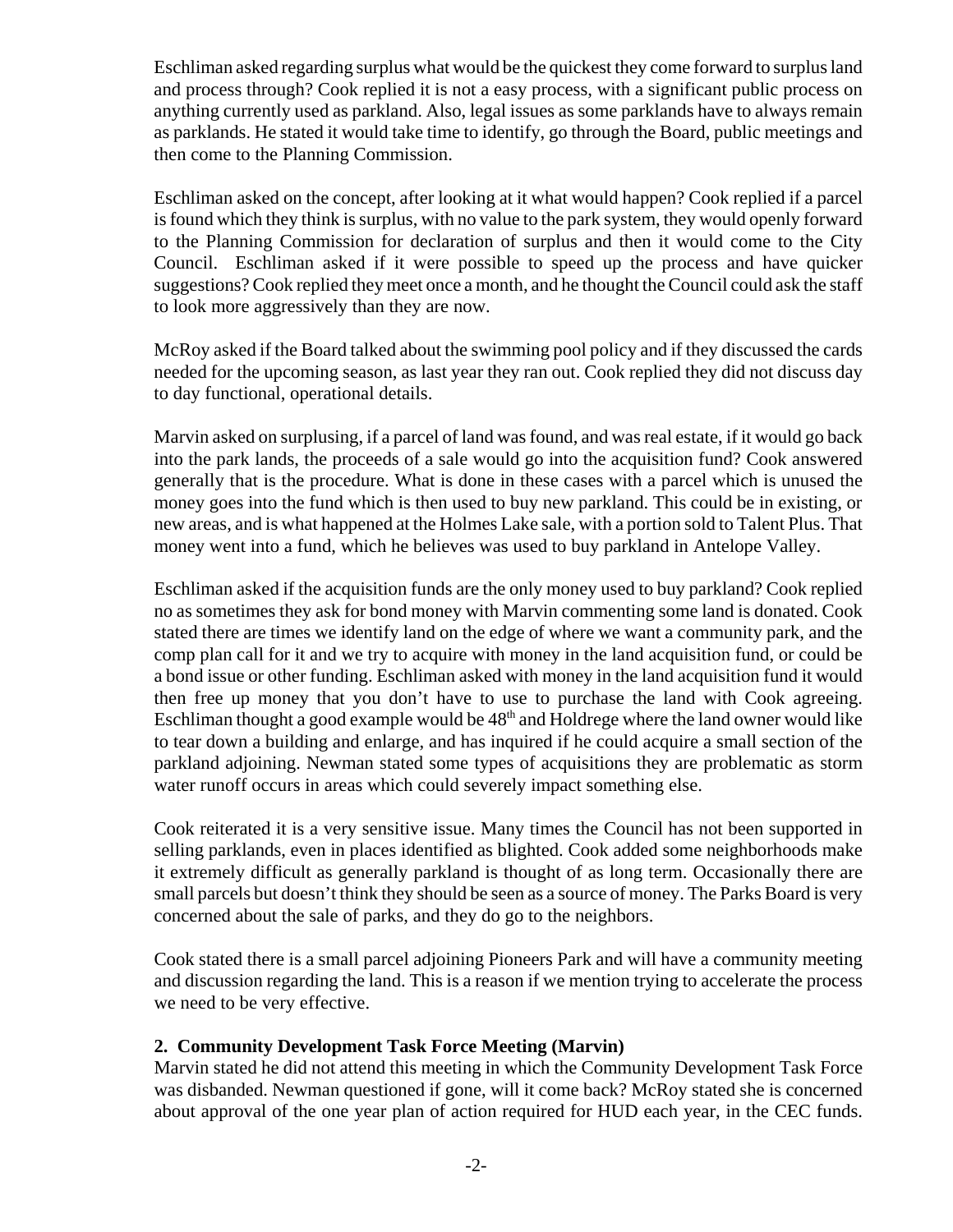Bowen answered it can be accomplished through a public meeting. Harrell said there are other ways of seeking out such as public outreach and input. She stated the Task Force didn't generated activity throughout the year, just when needed. The Mayor was clear with Urban Development that she expected more than one opportunity for people to comment.

Marvin stated personally he thought it was the right call, as it was not efficient. He stated we try to reach the community for input and thought the problem with the Community Development Task Force was the fact they reached out for community input but then created a system where not much community input was allowed. McRoy thought a problem resulted from decisions being made before the meetings. Camp stated this should be fine tuned, as we need people to attend but they do not as they don't believe they're listened to. Marvin agreed and added people have to have some authority.

Eschliman commented she sent web site links out listing boards and advisory committees people could volunteer for. Now thinking how many of the committees are really active, and if we need to look at these web sites. Harrell responded the committees are active, just low profile, not high profile, acknowledging the Community Development Task Force was a challenge.

### **III. Appointments/Reappointments**

None

### **IV. Requests of Council from Mayor**

Bowen said the Mayor did talk to Council about the TIF policy and we will put on executive order format.

Marvin brought up energy savings and urged everyone to use florescent bulbs as the savings could be a tremendous amount of money. The City saved \$380,000 using the bulbs. Cook stated he has installed these bulbs. Camp has used also.

Camp had a question regarding TIP, stating it seems like the Mayor's office is driving TIF. The Council receives the policy but the Mayor drives it, is the Mayor's elective process and the Mayor who chooses developers. He stated he believes there should be shared responsibility, as TIF is a legislative act, and commits potential future tax dollars. Should be given the respect of being a very important economic tool. Camp added the process should be proactive between the Mayor and the City Council. Harrell stated the Council would approve redevelopment plans and hold hearings on key projects. Marvin said he didn't know how we can have private negotiations at an early stage and then this kind of input. Newman asked if Camp was speaking about redevelopment or the TIF policy? She asked if there was something in the list he didn't like? Camp replied today is the first he has seen it.

Bowen stated it's part of the administration to put funds together and make sure the City Council comments, which they will. Camp stated the process isn't comfortable and part of his concern is he would like a City Management and Council Manager form of government but really the idea of the City Council and the Mayor, under the next administration, being in a pro-active policy making posture, which isn't happening now. Bowen disagreed with Camp adding he thinks the Council has been reactive during his eight years. Camp stated the Council has been set by the administration and would like to see the Council work in tandem with the Mayor, having communication, believing it would help the private sector in both local and national programs. Have the Council be more pro-active. Bowen reiterated he thinks this exists now.